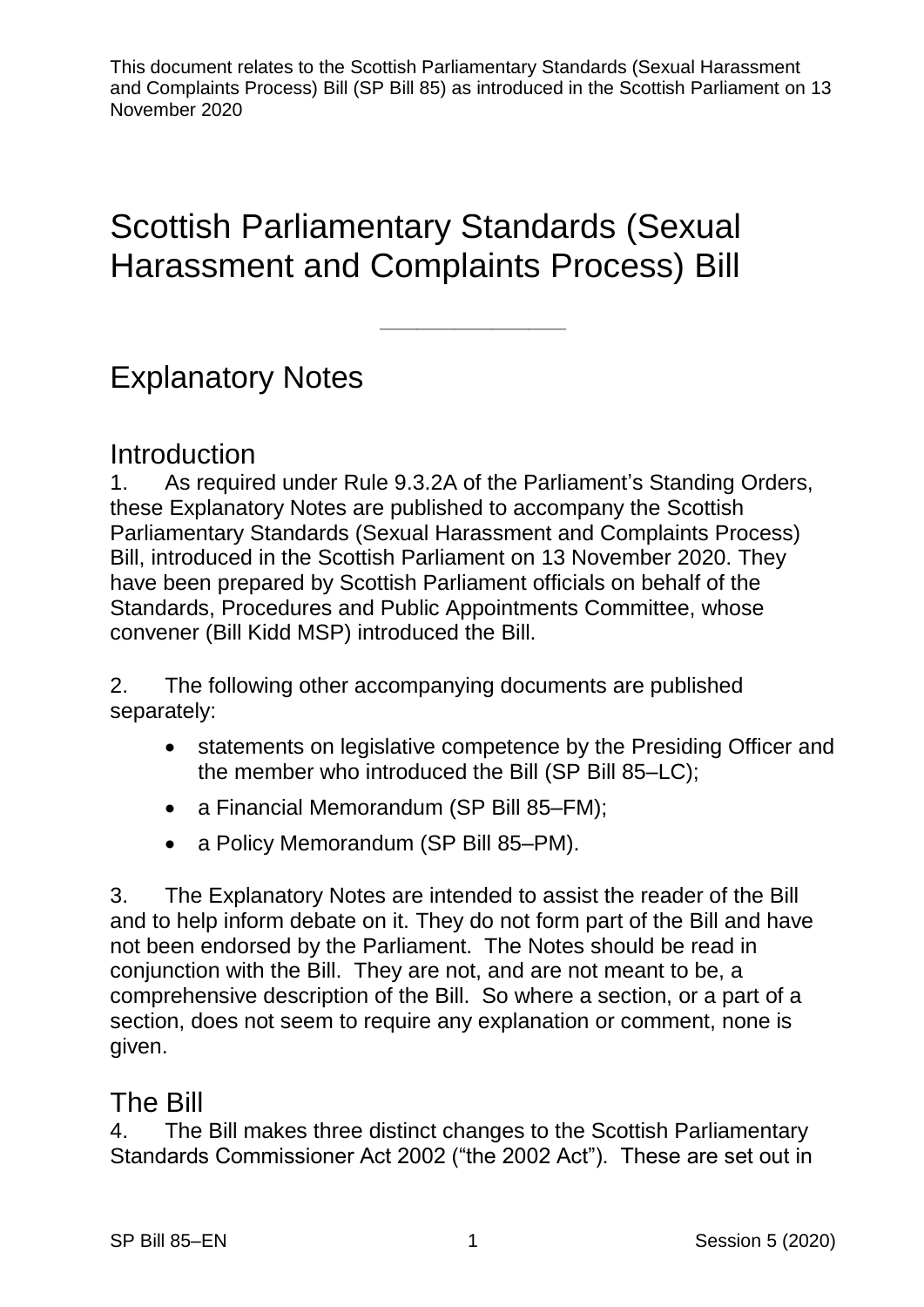sections 1-3 of the Bill, while sections 4 and 5 deal with commencement and the Bill's short title.

## **Background**

5. The Parliament's original standing orders (made under the 1998 Act) provided for the creation of a Code of Conduct for MSPs, and the first version of the Code was approved by the Parliament on 24 February 2000 and came into force the same day. Also in 2000, the Parliament's Standards Committee published a report<sup>1</sup> recommending the creation of an independent commissioner to investigate complaints made about the conduct of MSPs and alleged breaches of the Members' Interests Order<sup>2</sup> or the Code. A further report in 2001 formally proposed the establishment of the Commissioner's office through a Committee Bill.<sup>3</sup> That Bill became the 2002 Act.

6. The 2002 Act provided for the appointment of a person as the Scottish Parliamentary Standards Commissioner, now known as the Commissioner for Ethical Standards in Public Life in Scotland.<sup>4</sup> It also gives the Commissioner the power to call for witnesses and documents, protection from actions for defamation, and a duty to report annually to the Parliament.

7. Under section 3 of the 2002 Act, where a complaint is made about the conduct of an MSP, the Commissioner is to investigate whether the

<sup>&</sup>lt;u>.</u> <sup>1</sup> Standards Committee, 4<sup>th</sup> Report, 2000 (Session 1), Models of Investigation of Complaints, SP Paper 186.

<sup>2</sup> The Scotland Act 1998 (Transitory and Transitional Provisions) (Members' Interests) Order 1999 (S.I. 1999/1350). This order made provision for the registration, declaration etc. of MSPs' interests until it was superseded by the Interests of Members of the Scottish Parliament Act 2006.

<sup>&</sup>lt;sup>3</sup> Standards Committee, 2<sup>nd</sup> Report, 2001 (Session 1), Proposal for a Standards Commissioner Committee Bill, SP Paper 312.

<sup>4</sup> The Scottish Parliamentary Commissions and Commissioners etc. Act 2010 created a new Commission for Ethical Standards in Public Life in Scotland, consisting of two Commissioners, and transferred the functions of the Scottish Parliamentary Standards Commissioner to one of them (the Public Standards Commissioner for Scotland). The Public Services Reform (Commissioner for Ethical Standards in Public Life in Scotland etc.) Order 2013 (S.S.I. 2013/197) then created the office of Commissioner for Ethical Standards in Public Life in Scotland, transferred to it the functions of the Public Standards Commissioner for Scotland and dissolved the Commission for Ethical Standards in Public Life in Scotland.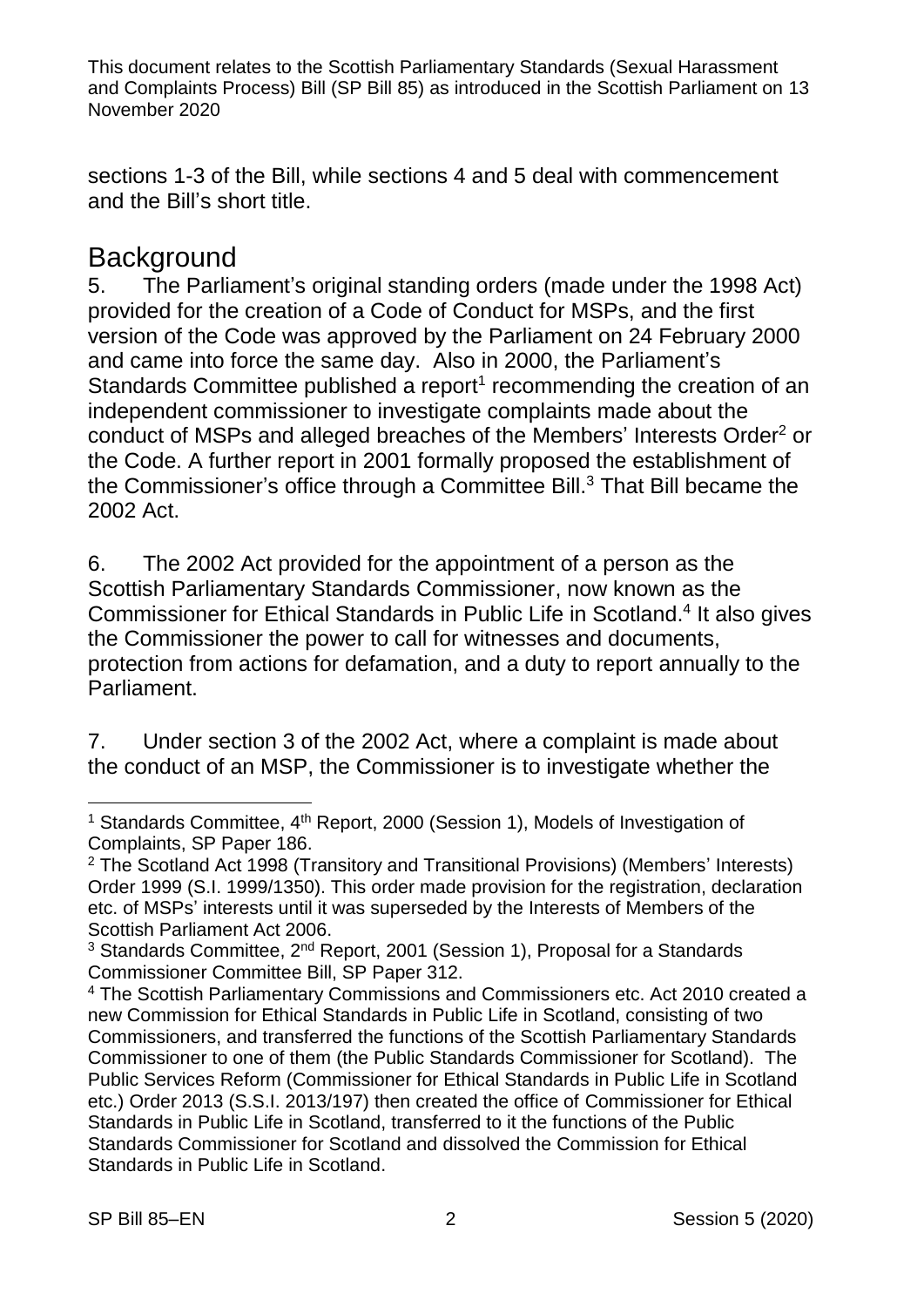member has committed the conduct complained about and has, in doing so, breached a "relevant provision", and then to report the outcome of that investigation to the Parliament. A "relevant provision" is defined to mean any provision of the Parliament's standing orders, the Code of Conduct, the Members' Interests Order or any ASP made in pursuance of section 39 of the 1998 Act<sup>5</sup> – but only if the provision in question was in force at the time the conduct complained about was alleged to have taken place ("the relevant time"). Since the Members' Interests Order was replaced by the Interests of Members of the Scottish Parliament Act 2006, a "relevant provision" has come to mean any provision, in force at the relevant time, of the standing orders, the Code or the 2006 Act.

8. Section 5 of the 2002 Act requires the Commissioner to conduct a two-stage investigation into any complaint – a first stage to establish whether the complaint is admissible and then, if it is, a second stage to further investigate it and report to the Parliament on whether a breach of a relevant provision occurred. (This two-stage process, which is the focus of the 2002 Act, is itself part of a wider four-stage process – the third stage being consideration of the Commissioner's report by the SPPA Committee and a recommendation to the Parliament on what sanctions, if any to impose; and the fourth being consideration by the Parliament of the SPPA Committee's recommendation and a final decision on sanctions.)

9. Under section 6 of the 2002 Act, there are three main admissibility tests for complaints, the second of which is that the complaint meets all of the "specified requirements" listed in paragraphs (a) to (e) of subsection (5). Paragraph (b) includes a requirement that the complaint be signed by the complainer; paragraph (e) is that the complaint "was made within one year from the date when the complainer could reasonably have become aware of the conduct complained about" (the one-year time limit). Under section 7(4), if the Commissioner finds (at the first stage of investigation) that a complaint is inadmissible for failing to satisfy the "specified requirements", the Commissioner must report this to the Parliament, which must then (under section 7(7)) direct the Commissioner either to dismiss the complaint as inadmissible or to treat the complaint as if it had met all of the specified requirements. Accordingly, the Parliament (in practice, the SPPA Committee) has the power to direct the Commissioner to investigate

 $\overline{a}$ 

<sup>5</sup> Section 3, subsections (3) and (4).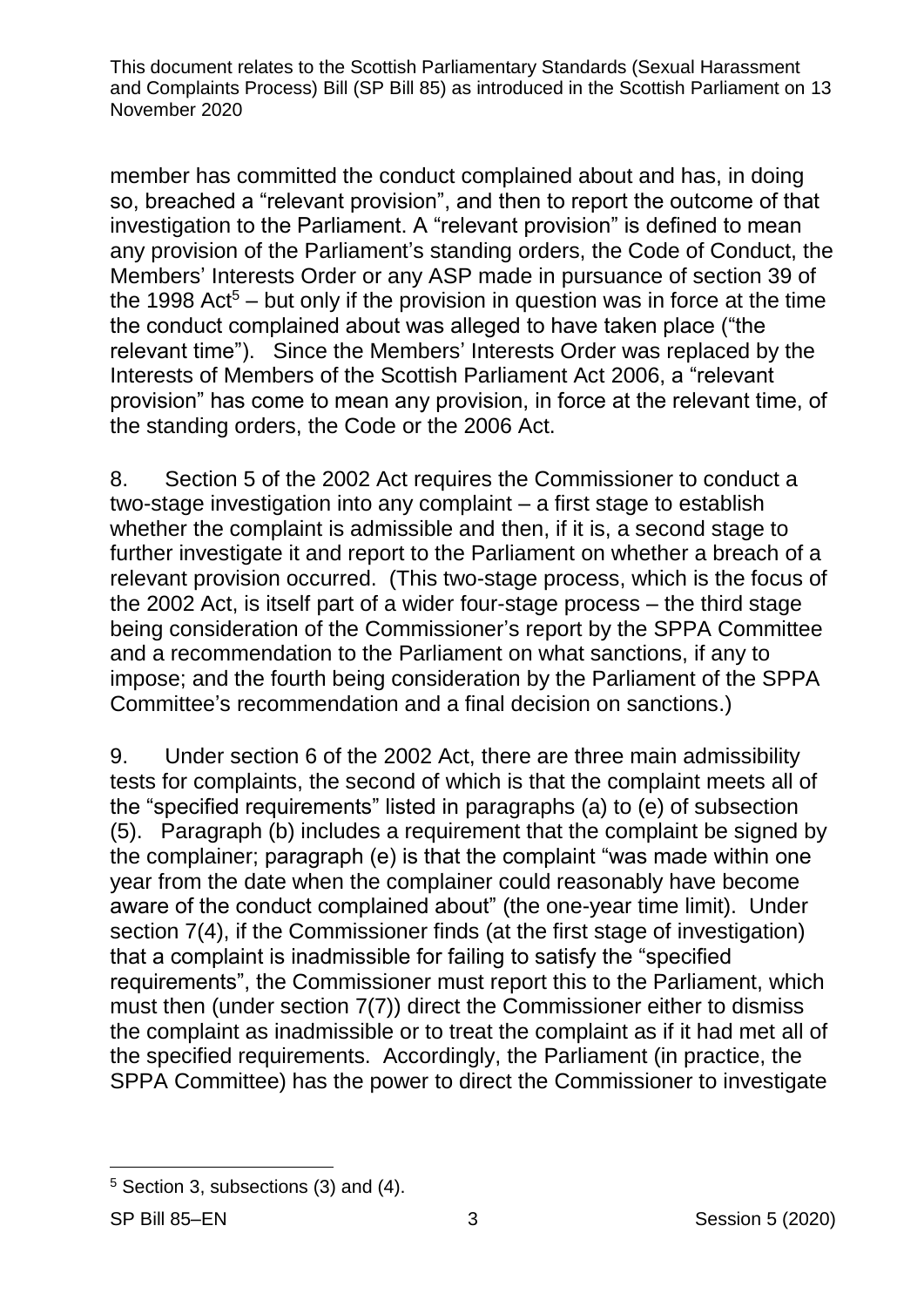a complaint even if (for example) it isn't signed or doesn't comply with the one-year time limit.

10. Under section 11 of the 2002 Act, a complaint can be withdrawn (at any time after being made but before a report of an investigation is made to the Parliament) by notice in writing to the Commissioner which is signed by the complainer.

## Commentary on sections

### **Section 1 – Complaints about past sexual harassment**

11. Section 1 of the Bill amends section 3 of the 2002 Act so as to enable the Commissioner to investigate complaints alleging past sexual harassment by an MSP (that is, someone who was an MSP at the time of the conduct complained about $6$ ) of a member of that MSP's own staff.

12. The main provision by which it does this is section 1(2)(b), which inserts a new subsection (4A) into section 3 of the 2002 Act. Under that new subsection, two paragraphs of the 7 January 2020 version of the Code of Conduct – in so far as they relate to sexual harassment by a member of the Parliament of their own staff – must be treated as if they had always been part of the Code.

13. Section 1(2)(a) of the Bill extends the definition of "relevant provision" (in section 3(3) of the 2002 Act) so it not only covers provisions that were in force at the relevant time but also those treated (under new subsection (4A)) as having been in force at the relevant time.

14. The effect is to allow the Commissioner to investigate a breach of a "relevant provision" of the Code (about the sexual harassment by an MSP of their own staff) in respect of conduct alleged to have taken place prior to 7 January 2020.

15. Prior to 7 January 2020, the courtesy and respect provisions of the Code applied to the treatment of other MSPs, parliamentary staff (including contractors) and the staff of other MSPs. There was no explicit provision relative to an MSP's treatment of their own staff. Without section 1, therefore, a complaint that an MSP sexually harassed a member of the

<sup>-</sup><sup>6</sup> Section 20 of the 2002 Act defines "member of the Parliament" to include former MSPs (and Law Officers) as well as current ones.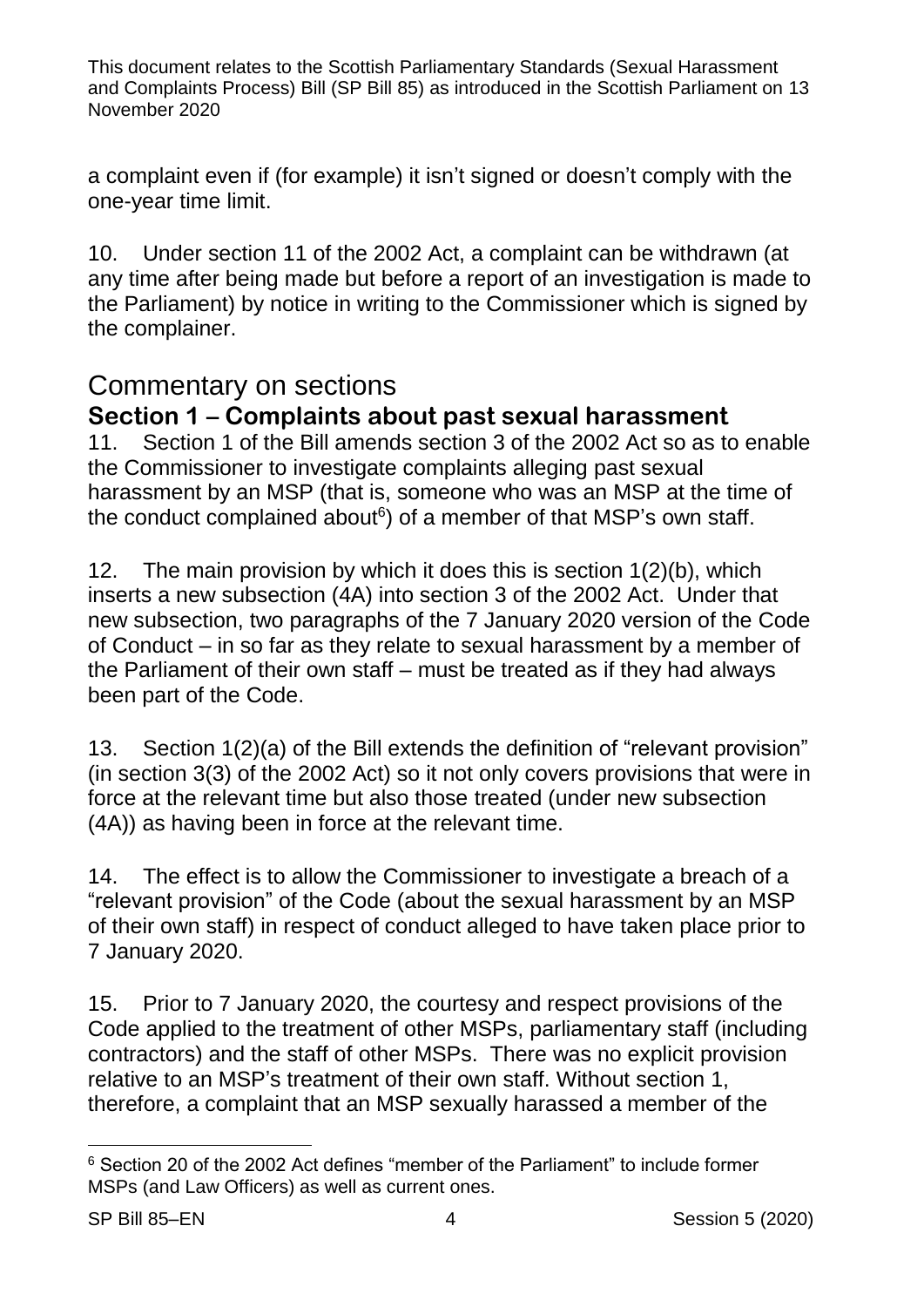MSP's own staff in the period before 7 January 2020 could be dismissed by the Commissioner as inadmissible, on the grounds that the conduct complained about did not breach a "relevant provision".

16. The two paragraphs of the Code (7 January 2020 version) referred to in section 1 of the Bill read as follows (extract from Section 7: MSPs' general conduct):

#### "**Treatment of others**

5. Members must treat the following individuals with courtesy and respect:

- other MSPs;
- parliamentary staff (including contractors providing services to the Parliament);
- their own staff and the staff of other MSPs.

6. Members must not behave in a manner towards these individuals that involves bullying, harassment (including sexual harassment) or any other inappropriate behaviour."

#### **Section 2 – Removal of default time limit**

17. Section 2 of the Bill amends section 6 of the 2002 Act so as to remove the one-year time limit (explained in paragraph 9 above). As a result, the fact that a complaint is made more than a year after the complainer could reasonably have become aware of the conduct complained about would no longer be a reason for the Commissioner to find the complaint inadmissible at the first stage of the investigation (on the grounds that it fails to meet the "specified requirements"). Accordingly, the Commissioner will be able to investigate such a complaint (at the second stage) without first reporting to the Parliament and being directed to treat the complaint as if it satisfied the specified requirements.

#### **Section 3 – Removal of requirement for signature**

18. Section 3(2) of the Bill amends section 6 of the 2002 Act so as to remove the requirement for a complaint to be signed, thus facilitating the making and receipt of complaints by electronic means. It will remain necessary for a complaint to be made by an individual person and to state (amongst other things) that person's name and address.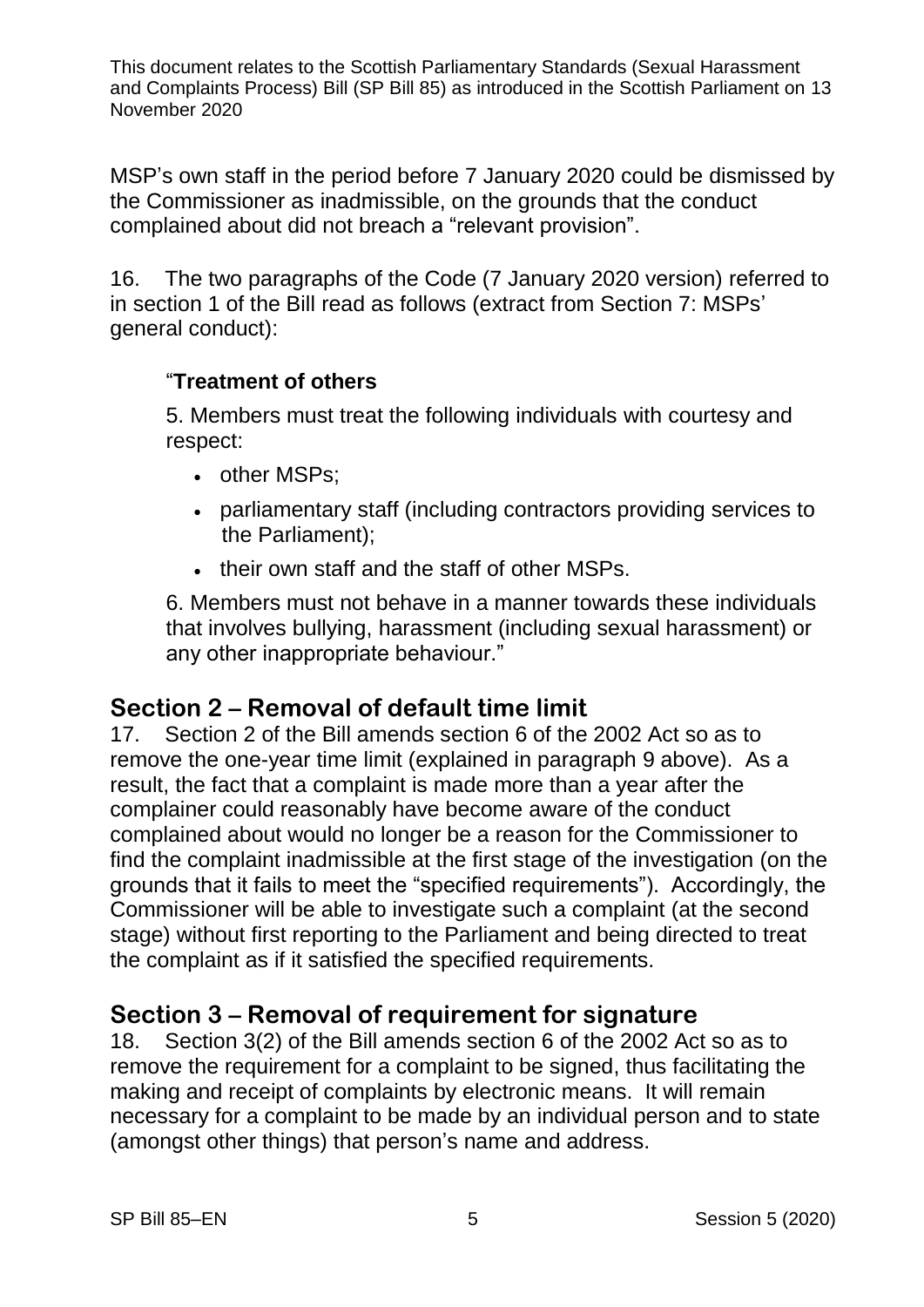19. Section 3(3) of the Bill removes the requirement for the withdrawal of a complaint (under section 11 of the 2002 Act) to be signed by the complainer, thus facilitating withdrawal by electronic means. It will remain a requirement for notice of withdrawal to be made in writing.

#### **Section 4 – Commencement**

20. Subsection (3) makes clear that the modifications made to the 2002 Act by section 1 do not apply to any complaint received by the Commissioner before the commencement of that section (which is, by virtue of subsection (2), 6 months after Royal Assent), even if the complaint is ongoing at the point of commencement.